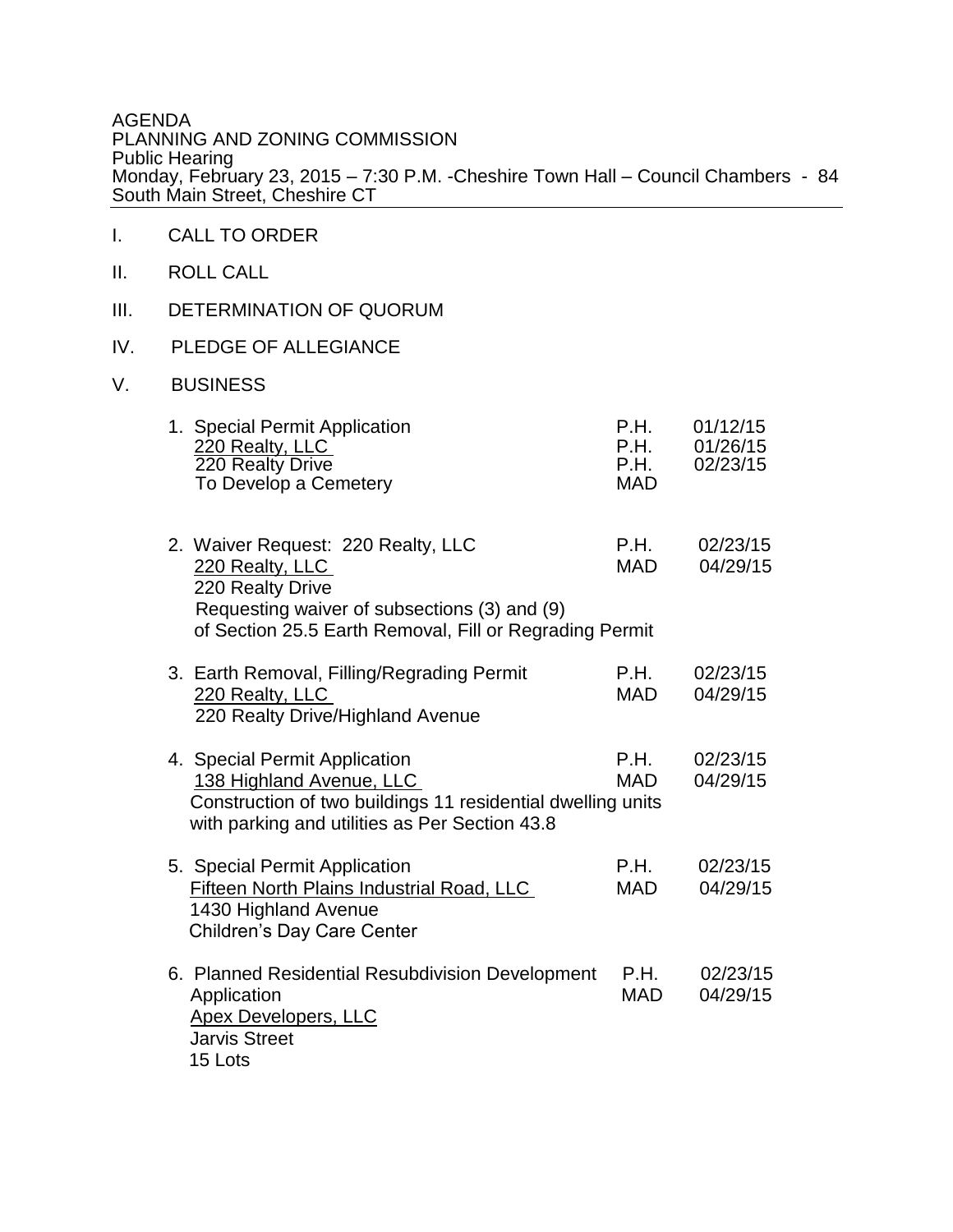## AGENDA PLANNING AND ZONING COMMISSION Public Hearing Monday, February 23, 2015 Page 2

| 7. Special Permit Application<br>Apex Developers, LLC<br>920 Jarvis Street<br>A 15 lot PRRD with 3 Affordable Units<br>Section 44 and 40                                                     | P.H.<br>MAD | 02/23/15<br>04/29/15            |
|----------------------------------------------------------------------------------------------------------------------------------------------------------------------------------------------|-------------|---------------------------------|
| 8. Waiver request: 920 Jarvis Street<br>Apex Developers, LLC<br>920 Jarvis Street<br>Requesting waiver of subsections (3) and (9) of<br>Section 25.5 Earth Removal, Fill or Regrading Permit | P.H.        | 02/23/15<br>MAD 04/29/15        |
| 9. Earth Removal, Filling/Regrading Permit<br>Apex Developers, LLC<br><b>Jarvis Street</b>                                                                                                   |             | $P.H.$ 02/23/15<br>MAD 04/29/15 |

## VI. ADJOURNMENT